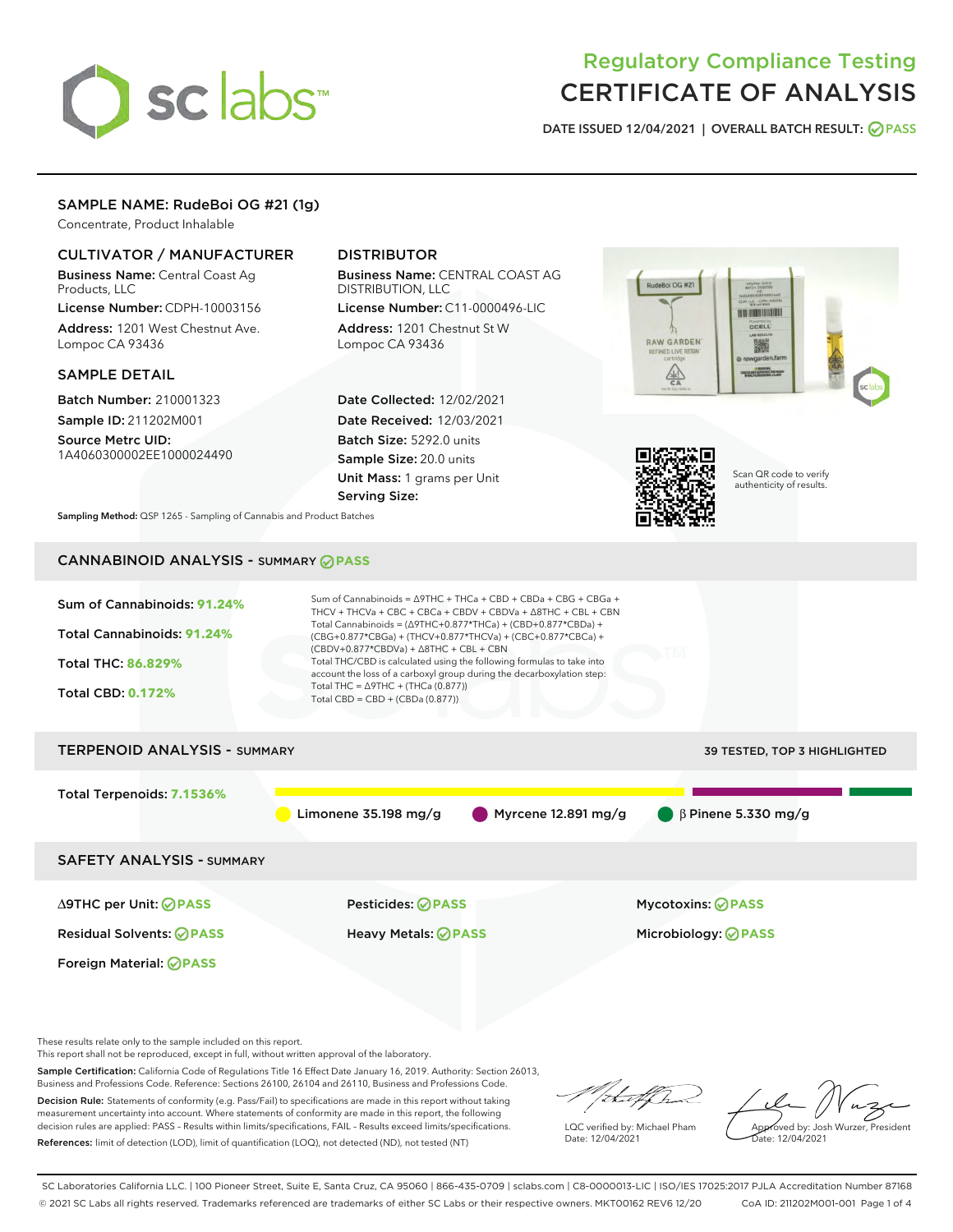



RUDEBOI OG #21 (1G) | DATE ISSUED 12/04/2021 | OVERALL BATCH RESULT: **● PASS** 

#### CANNABINOID TEST RESULTS - 12/04/2021 2 PASS

Tested by high-performance liquid chromatography with diode-array detection (HPLC-DAD). **Method:** QSP 1157 - Analysis of Cannabinoids by HPLC-DAD

#### TOTAL CANNABINOIDS: **91.24%**

Total Cannabinoids (Total THC) + (Total CBD) + (Total CBG) + (Total THCV) + (Total CBC) + (Total CBDV) + ∆8THC + CBL + CBN

TOTAL THC: **86.829%** Total THC (∆9THC+0.877\*THCa)

TOTAL CBD: **0.172%**

Total CBD (CBD+0.877\*CBDa)

TOTAL CBG: 3.45% Total CBG (CBG+0.877\*CBGa)

TOTAL THCV: 0.37% Total THCV (THCV+0.877\*THCVa)

TOTAL CBC: ND Total CBC (CBC+0.877\*CBCa)

TOTAL CBDV: ND Total CBDV (CBDV+0.877\*CBDVa)

| <b>COMPOUND</b>            | LOD/LOQ<br>(mg/g) | <b>MEASUREMENT</b><br><b>UNCERTAINTY</b><br>(mg/g) | <b>RESULT</b><br>(mg/g) | <b>RESULT</b><br>(%) |
|----------------------------|-------------------|----------------------------------------------------|-------------------------|----------------------|
| Δ9THC                      | 0.06 / 0.26       | ±29.869                                            | 868.29                  | 86.829               |
| <b>CBG</b>                 | 0.06/0.19         | ±1.359                                             | 34.50                   | 3.450                |
| <b>THCV</b>                | 0.1 / 0.2         | ±0.18                                              | 3.7                     | 0.37                 |
| $\triangle$ 8THC           | 0.1/0.4           | ±0.19                                              | 2.4                     | 0.24                 |
| <b>CBN</b>                 | 0.1/0.3           | ±0.12                                              | 1.8                     | 0.18                 |
| <b>CBD</b>                 | 0.07/0.29         | ±0.080                                             | 1.72                    | 0.172                |
| <b>THCa</b>                | 0.05/0.14         | N/A                                                | <b>ND</b>               | <b>ND</b>            |
| <b>THCVa</b>               | 0.07/0.20         | N/A                                                | <b>ND</b>               | <b>ND</b>            |
| <b>CBDa</b>                | 0.02/0.19         | N/A                                                | <b>ND</b>               | <b>ND</b>            |
| <b>CBDV</b>                | 0.04 / 0.15       | N/A                                                | <b>ND</b>               | <b>ND</b>            |
| <b>CBDVa</b>               | 0.03/0.53         | N/A                                                | <b>ND</b>               | <b>ND</b>            |
| <b>CBGa</b>                | 0.1/0.2           | N/A                                                | <b>ND</b>               | <b>ND</b>            |
| <b>CBL</b>                 | 0.06 / 0.24       | N/A                                                | <b>ND</b>               | <b>ND</b>            |
| <b>CBC</b>                 | 0.2 / 0.5         | N/A                                                | <b>ND</b>               | <b>ND</b>            |
| <b>CBCa</b>                | 0.07/0.28         | N/A                                                | <b>ND</b>               | <b>ND</b>            |
| <b>SUM OF CANNABINOIDS</b> |                   |                                                    | $912.4 \text{ mg/g}$    | 91.24%               |

#### **UNIT MASS: 1 grams per Unit**

| ∆9THC per Unit                         | 1120 per-package limit | 868.29 mg/unit  | <b>PASS</b> |
|----------------------------------------|------------------------|-----------------|-------------|
| <b>Total THC per Unit</b>              |                        | 868.29 mg/unit  |             |
| <b>CBD per Unit</b>                    |                        | $1.72$ mg/unit  |             |
| <b>Total CBD per Unit</b>              |                        | $1.72$ mg/unit  |             |
| <b>Sum of Cannabinoids</b><br>per Unit |                        | 912.4 mg/unit   |             |
| <b>Total Cannabinoids</b><br>per Unit  |                        | $912.4$ mg/unit |             |

| erpene analysis utilizing gas chromatography-flame ionization detection (GC-<br>ID). Method: QSP 1192 - Analysis of Terpenoids by GC-FID |                   |                                                    |                         |                      |  |  |
|------------------------------------------------------------------------------------------------------------------------------------------|-------------------|----------------------------------------------------|-------------------------|----------------------|--|--|
| <b>COMPOUND</b>                                                                                                                          | LOD/LOQ<br>(mg/g) | <b>MEASUREMENT</b><br><b>UNCERTAINTY</b><br>(mg/g) | <b>RESULT</b><br>(mg/g) | <b>RESULT</b><br>(%) |  |  |
| Limonene                                                                                                                                 | 0.005 / 0.016     | ±0.5033                                            | 35.198                  | 3.5198               |  |  |
| <b>Myrcene</b>                                                                                                                           | 0.008 / 0.025     | ±0.1663                                            | 12.891                  | 1.2891               |  |  |
| <b>B</b> Pinene                                                                                                                          | 0.004 / 0.014     | ±0.0613                                            | 5.330                   | 0.5330               |  |  |
| $\alpha$ Pinene                                                                                                                          | 0.005 / 0.017     | ±0.0430                                            | 4.996                   | 0.4996               |  |  |
| β Caryophyllene                                                                                                                          | 0.004 / 0.012     | ±0.1194                                            | 3.353                   | 0.3353               |  |  |
| Ocimene                                                                                                                                  | 0.011 / 0.038     | ±0.0642                                            | 1.999                   | 0.1999               |  |  |
| Linalool                                                                                                                                 | 0.009 / 0.032     | ±0.0691                                            | 1.818                   | 0.1818               |  |  |
| Terpinolene                                                                                                                              | 0.008 / 0.026     | ±0.0359                                            | 1.750                   | 0.1750               |  |  |
| Fenchol                                                                                                                                  | 0.010 / 0.034     | ±0.0503                                            | 1.301                   | 0.1301               |  |  |
| $\alpha$ Humulene                                                                                                                        | 0.009/0.029       | ±0.0240                                            | 0.749                   | 0.0749               |  |  |
| Camphene                                                                                                                                 | 0.005 / 0.015     | ±0.0075                                            | 0.654                   | 0.0654               |  |  |
| Terpineol                                                                                                                                | 0.016 / 0.055     | ±0.0363                                            | 0.591                   | 0.0591               |  |  |
| Borneol                                                                                                                                  | 0.005 / 0.016     | ±0.0078                                            | 0.186                   | 0.0186               |  |  |
| Fenchone                                                                                                                                 | 0.009 / 0.028     | ±0.0031                                            | 0.107                   | 0.0107               |  |  |
| $\alpha$ Phellandrene                                                                                                                    | 0.006 / 0.020     | ±0.0013                                            | 0.092                   | 0.0092               |  |  |
| Citronellol                                                                                                                              | 0.003/0.010       | ±0.0036                                            | 0.074                   | 0.0074               |  |  |
| $\alpha$ Terpinene                                                                                                                       | 0.005 / 0.017     | ±0.0010                                            | 0.069                   | 0.0069               |  |  |
| trans-β-Farnesene                                                                                                                        | 0.008 / 0.025     | ±0.0024                                            | 0.068                   | 0.0068               |  |  |
|                                                                                                                                          |                   |                                                    |                         |                      |  |  |

| <b>TOTAL TERPENOIDS</b> |               |         | 71.536 mg/g | 7.1536%   |
|-------------------------|---------------|---------|-------------|-----------|
| Cedrol                  | 0.008 / 0.027 | N/A     | <b>ND</b>   | <b>ND</b> |
| Guaiol                  | 0.009 / 0.030 | N/A     | <b>ND</b>   | <b>ND</b> |
| $\alpha$ Cedrene        | 0.005 / 0.016 | N/A     | <b>ND</b>   | <b>ND</b> |
| <b>Geranyl Acetate</b>  | 0.004 / 0.014 | N/A     | <b>ND</b>   | <b>ND</b> |
| $R-(+)$ -Pulegone       | 0.003 / 0.011 | N/A     | <b>ND</b>   | <b>ND</b> |
| Menthol                 | 0.008 / 0.025 | N/A     | <b>ND</b>   | <b>ND</b> |
| Isoborneol              | 0.004/0.012   | N/A     | <b>ND</b>   | <b>ND</b> |
| Camphor                 | 0.006 / 0.019 | N/A     | <b>ND</b>   | <b>ND</b> |
| (-)-Isopulegol          | 0.005 / 0.016 | N/A     | <b>ND</b>   | <b>ND</b> |
| Eucalyptol              | 0.006 / 0.018 | N/A     | <b>ND</b>   | <b>ND</b> |
| Sabinene                | 0.004 / 0.014 | N/A     | <b>ND</b>   | <b>ND</b> |
| Caryophyllene<br>Oxide  | 0.010 / 0.033 | N/A     | $<$ LOQ     | $<$ LOQ   |
| Nerol                   | 0.003/0.011   | N/A     | $<$ LOQ     | $<$ LOQ   |
| p-Cymene                | 0.005 / 0.016 | N/A     | $<$ LOQ     | $<$ LOQ   |
| $\alpha$ Bisabolol      | 0.008/0.026   | ±0.0015 | 0.028       | 0.0028    |
| Sabinene Hydrate        | 0.006 / 0.022 | ±0.0012 | 0.031       | 0.0031    |
| Valencene               | 0.009 / 0.030 | ±0.0025 | 0.036       | 0.0036    |
| Geraniol                | 0.002 / 0.007 | ±0.0018 | 0.041       | 0.0041    |
| Nerolidol               | 0.009/0.028   | ±0.0032 | 0.051       | 0.0051    |
| $\gamma$ Terpinene      | 0.006 / 0.018 | ±0.0010 | 0.059       | 0.0059    |
| 3 Carene                | 0.005 / 0.018 | ±0.0009 | 0.064       | 0.0064    |

SC Laboratories California LLC. | 100 Pioneer Street, Suite E, Santa Cruz, CA 95060 | 866-435-0709 | sclabs.com | C8-0000013-LIC | ISO/IES 17025:2017 PJLA Accreditation Number 87168 © 2021 SC Labs all rights reserved. Trademarks referenced are trademarks of either SC Labs or their respective owners. MKT00162 REV6 12/20 CoA ID: 211202M001-001 Page 2 of 4

#### TERPENOID TEST RESULTS - 12/04/2021

Terpene analysis utilizing gas chromatography-flame ionization detection (GC-FID). **Method:** QSP 1192 - Analysis of Terpenoids by GC-FID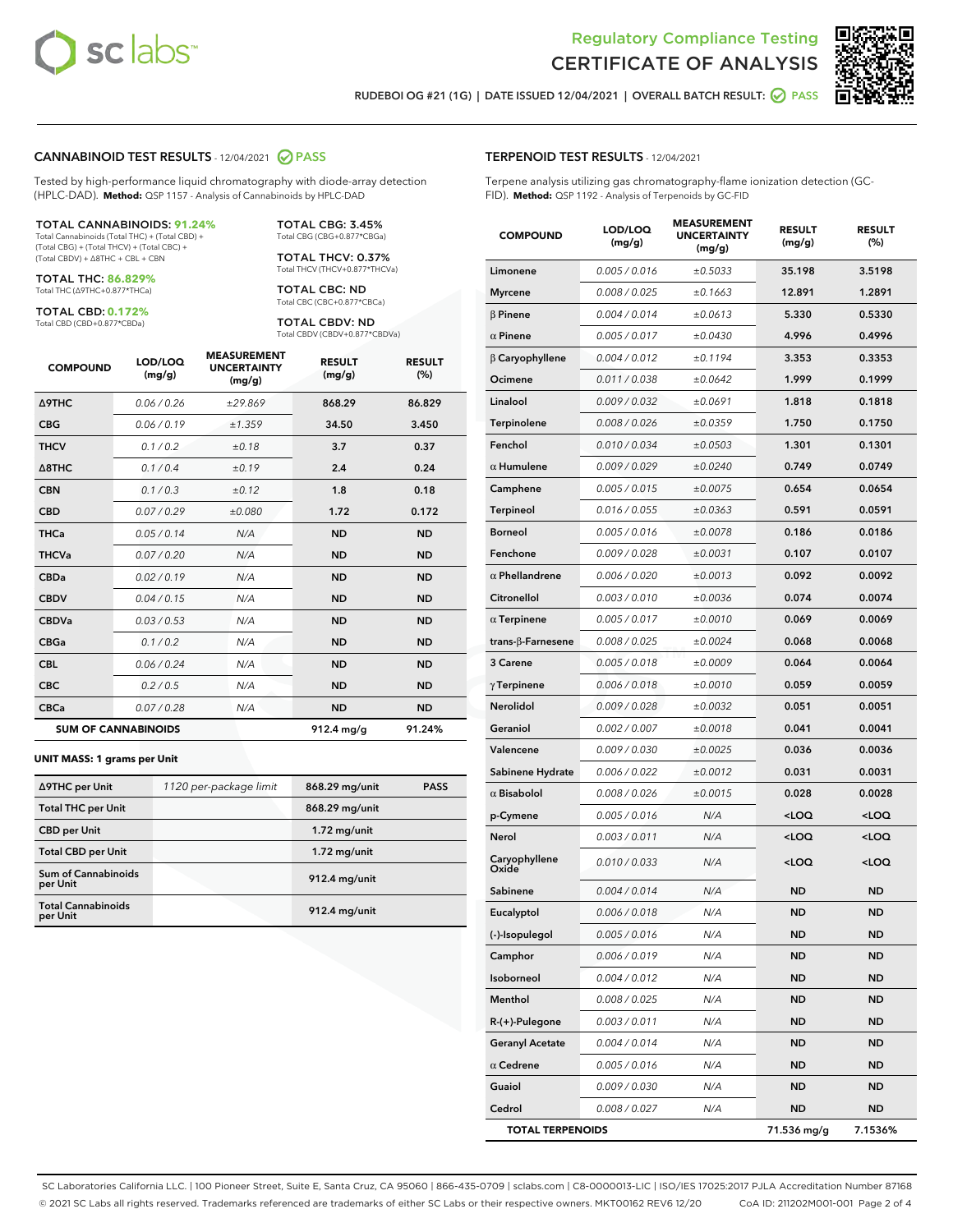



RUDEBOI OG #21 (1G) | DATE ISSUED 12/04/2021 | OVERALL BATCH RESULT:  $\bigcirc$  PASS

#### CATEGORY 1 PESTICIDE TEST RESULTS - 12/04/2021 2 PASS

Pesticide and plant growth regulator analysis utilizing high-performance liquid chromatography-mass spectrometry (HPLC-MS) or gas chromatography-mass spectrometry (GC-MS). \*GC-MS utilized where indicated. **Method:** QSP 1212 - Analysis of Pesticides and Mycotoxins by LC-MS or QSP 1213 - Analysis of Pesticides by GC-MS

| <b>COMPOUND</b>             | LOD/LOQ<br>$(\mu g/g)$ | <b>ACTION</b><br>LIMIT<br>$(\mu g/g)$ | <b>MEASUREMENT</b><br><b>UNCERTAINTY</b><br>$(\mu g/g)$ | <b>RESULT</b><br>$(\mu g/g)$ | <b>RESULT</b> |
|-----------------------------|------------------------|---------------------------------------|---------------------------------------------------------|------------------------------|---------------|
| Aldicarb                    | 0.03 / 0.08            | $\ge$ LOD                             | N/A                                                     | <b>ND</b>                    | <b>PASS</b>   |
| Carbofuran                  | 0.02 / 0.05            | $>$ LOD                               | N/A                                                     | <b>ND</b>                    | <b>PASS</b>   |
| Chlordane*                  | 0.03 / 0.08            | $>$ LOD                               | N/A                                                     | <b>ND</b>                    | <b>PASS</b>   |
| Chlorfenapyr*               | 0.03 / 0.10            | ≥ LOD                                 | N/A                                                     | <b>ND</b>                    | <b>PASS</b>   |
| Chlorpyrifos                | 0.02 / 0.06            | $\geq$ LOD                            | N/A                                                     | <b>ND</b>                    | <b>PASS</b>   |
| Coumaphos                   | 0.02 / 0.07            | $>$ LOD                               | N/A                                                     | <b>ND</b>                    | <b>PASS</b>   |
| <b>Daminozide</b>           | 0.02 / 0.07            | $\ge$ LOD                             | N/A                                                     | <b>ND</b>                    | <b>PASS</b>   |
| <b>DDVP</b><br>(Dichlorvos) | 0.03/0.09              | $\geq$ LOD                            | N/A                                                     | <b>ND</b>                    | <b>PASS</b>   |
| Dimethoate                  | 0.03 / 0.08            | $>$ LOD                               | N/A                                                     | <b>ND</b>                    | <b>PASS</b>   |
| Ethoprop(hos)               | 0.03/0.10              | $>$ LOD                               | N/A                                                     | <b>ND</b>                    | <b>PASS</b>   |
| Etofenprox                  | 0.02 / 0.06            | $>$ LOD                               | N/A                                                     | <b>ND</b>                    | <b>PASS</b>   |
| Fenoxycarb                  | 0.03 / 0.08            | $>$ LOD                               | N/A                                                     | <b>ND</b>                    | <b>PASS</b>   |
| Fipronil                    | 0.03 / 0.08            | $\geq$ LOD                            | N/A                                                     | <b>ND</b>                    | <b>PASS</b>   |
| Imazalil                    | 0.02 / 0.06            | $\geq$ LOD                            | N/A                                                     | <b>ND</b>                    | <b>PASS</b>   |
| Methiocarb                  | 0.02 / 0.07            | $>$ LOD                               | N/A                                                     | <b>ND</b>                    | <b>PASS</b>   |
| Methyl<br>parathion         | 0.03/0.10              | $\ge$ LOD                             | N/A                                                     | <b>ND</b>                    | <b>PASS</b>   |
| <b>Mevinphos</b>            | 0.03/0.09              | $>$ LOD                               | N/A                                                     | <b>ND</b>                    | <b>PASS</b>   |
| Paclobutrazol               | 0.02 / 0.05            | $\ge$ LOD                             | N/A                                                     | <b>ND</b>                    | <b>PASS</b>   |
| Propoxur                    | 0.03/0.09              | $\geq$ LOD                            | N/A                                                     | <b>ND</b>                    | <b>PASS</b>   |
| Spiroxamine                 | 0.03 / 0.08            | $\ge$ LOD                             | N/A                                                     | <b>ND</b>                    | <b>PASS</b>   |
| Thiacloprid                 | 0.03/0.10              | $\ge$ LOD                             | N/A                                                     | <b>ND</b>                    | <b>PASS</b>   |

#### CATEGORY 2 PESTICIDE TEST RESULTS - 12/04/2021 @ PASS

| <b>COMPOUND</b>          | LOD/LOQ<br>$(\mu g/g)$ | <b>ACTION</b><br><b>LIMIT</b><br>$(\mu g/g)$ | <b>MEASUREMENT</b><br><b>UNCERTAINTY</b><br>$(\mu g/g)$ | <b>RESULT</b><br>$(\mu g/g)$ | <b>RESULT</b> |
|--------------------------|------------------------|----------------------------------------------|---------------------------------------------------------|------------------------------|---------------|
| Abamectin                | 0.03/0.10              | 0.1                                          | N/A                                                     | <b>ND</b>                    | <b>PASS</b>   |
| Acephate                 | 0.02/0.07              | 0.1                                          | N/A                                                     | <b>ND</b>                    | <b>PASS</b>   |
| Acequinocyl              | 0.02/0.07              | 0.1                                          | N/A                                                     | <b>ND</b>                    | <b>PASS</b>   |
| Acetamiprid              | 0.02/0.05              | 0.1                                          | N/A                                                     | <b>ND</b>                    | <b>PASS</b>   |
| Azoxystrobin             | 0.02/0.07              | 0.1                                          | N/A                                                     | <b>ND</b>                    | <b>PASS</b>   |
| <b>Bifenazate</b>        | 0.01/0.04              | 0.1                                          | N/A                                                     | <b>ND</b>                    | <b>PASS</b>   |
| <b>Bifenthrin</b>        | 0.02/0.05              | 3                                            | N/A                                                     | <b>ND</b>                    | <b>PASS</b>   |
| <b>Boscalid</b>          | 0.03/0.09              | 0.1                                          | N/A                                                     | <b>ND</b>                    | <b>PASS</b>   |
| Captan                   | 0.19/0.57              | 0.7                                          | N/A                                                     | <b>ND</b>                    | <b>PASS</b>   |
| Carbaryl                 | 0.02/0.06              | 0.5                                          | N/A                                                     | <b>ND</b>                    | <b>PASS</b>   |
| Chlorantranilip-<br>role | 0.04/0.12              | 10                                           | N/A                                                     | <b>ND</b>                    | <b>PASS</b>   |
| Clofentezine             | 0.03/0.09              | 0.1                                          | N/A                                                     | <b>ND</b>                    | <b>PASS</b>   |

#### CATEGORY 2 PESTICIDE TEST RESULTS - 12/04/2021 continued

| <b>COMPOUND</b>               | LOD/LOQ<br>(µg/g) | <b>ACTION</b><br>LIMIT<br>$(\mu g/g)$ | <b>MEASUREMENT</b><br><b>UNCERTAINTY</b><br>$(\mu g/g)$ | <b>RESULT</b><br>(µg/g) | <b>RESULT</b> |
|-------------------------------|-------------------|---------------------------------------|---------------------------------------------------------|-------------------------|---------------|
| Cyfluthrin                    | 0.12 / 0.38       | $\overline{c}$                        | N/A                                                     | ND                      | <b>PASS</b>   |
| Cypermethrin                  | 0.11 / 0.32       | $\mathcal{I}$                         | N/A                                                     | ND                      | PASS          |
| <b>Diazinon</b>               | 0.02 / 0.05       | 0.1                                   | N/A                                                     | <b>ND</b>               | <b>PASS</b>   |
| Dimethomorph                  | 0.03 / 0.09       | $\overline{2}$                        | N/A                                                     | ND                      | <b>PASS</b>   |
| Etoxazole                     | 0.02 / 0.06       | 0.1                                   | N/A                                                     | ND                      | <b>PASS</b>   |
| Fenhexamid                    | 0.03 / 0.09       | 0.1                                   | N/A                                                     | <b>ND</b>               | <b>PASS</b>   |
| Fenpyroximate                 | 0.02 / 0.06       | 0.1                                   | N/A                                                     | <b>ND</b>               | <b>PASS</b>   |
| Flonicamid                    | 0.03 / 0.10       | 0.1                                   | N/A                                                     | ND                      | PASS          |
| Fludioxonil                   | 0.03 / 0.10       | 0.1                                   | N/A                                                     | ND                      | <b>PASS</b>   |
| Hexythiazox                   | 0.02 / 0.07       | 0.1                                   | N/A                                                     | ND                      | <b>PASS</b>   |
| Imidacloprid                  | 0.04 / 0.11       | 5                                     | N/A                                                     | ND                      | PASS          |
| Kresoxim-methyl               | 0.02 / 0.07       | 0.1                                   | N/A                                                     | ND                      | <b>PASS</b>   |
| <b>Malathion</b>              | 0.03 / 0.09       | 0.5                                   | N/A                                                     | <b>ND</b>               | <b>PASS</b>   |
| Metalaxyl                     | 0.02 / 0.07       | $\overline{c}$                        | N/A                                                     | ND                      | <b>PASS</b>   |
| Methomyl                      | 0.03 / 0.10       | 1                                     | N/A                                                     | <b>ND</b>               | <b>PASS</b>   |
| Myclobutanil                  | 0.03 / 0.09       | 0.1                                   | N/A                                                     | ND                      | <b>PASS</b>   |
| Naled                         | 0.02 / 0.07       | 0.1                                   | N/A                                                     | ND                      | <b>PASS</b>   |
| Oxamyl                        | 0.04 / 0.11       | 0.5                                   | N/A                                                     | ND                      | <b>PASS</b>   |
| Pentachloronitro-<br>benzene* | 0.03 / 0.09       | 0.1                                   | N/A                                                     | ND                      | <b>PASS</b>   |
| Permethrin                    | 0.04 / 0.12       | 0.5                                   | N/A                                                     | ND                      | <b>PASS</b>   |
| Phosmet                       | 0.03 / 0.10       | 0.1                                   | N/A                                                     | ND                      | <b>PASS</b>   |
| Piperonylbu-<br>toxide        | 0.02 / 0.07       | 3                                     | N/A                                                     | <b>ND</b>               | <b>PASS</b>   |
| Prallethrin                   | 0.03 / 0.08       | 0.1                                   | N/A                                                     | ND                      | <b>PASS</b>   |
| Propiconazole                 | 0.02 / 0.07       | 0.1                                   | N/A                                                     | ND                      | <b>PASS</b>   |
| Pyrethrins                    | 0.04 / 0.12       | 0.5                                   | N/A                                                     | ND                      | <b>PASS</b>   |
| Pyridaben                     | 0.02 / 0.07       | 0.1                                   | N/A                                                     | ND                      | <b>PASS</b>   |
| Spinetoram                    | 0.02 / 0.07       | 0.1                                   | N/A                                                     | ND                      | <b>PASS</b>   |
| Spinosad                      | 0.02 / 0.07       | 0.1                                   | N/A                                                     | ND                      | <b>PASS</b>   |
| Spiromesifen                  | 0.02 / 0.05       | 0.1                                   | N/A                                                     | <b>ND</b>               | <b>PASS</b>   |
| Spirotetramat                 | 0.02 / 0.06       | 0.1                                   | N/A                                                     | ND                      | <b>PASS</b>   |
| Tebuconazole                  | 0.02 / 0.07       | 0.1                                   | N/A                                                     | ND                      | PASS          |
| Thiamethoxam                  | 0.03 / 0.10       | 5                                     | N/A                                                     | ND                      | <b>PASS</b>   |
| Trifloxystrobin               | 0.03 / 0.08       | 0.1                                   | N/A                                                     | <b>ND</b>               | <b>PASS</b>   |

SC Laboratories California LLC. | 100 Pioneer Street, Suite E, Santa Cruz, CA 95060 | 866-435-0709 | sclabs.com | C8-0000013-LIC | ISO/IES 17025:2017 PJLA Accreditation Number 87168 © 2021 SC Labs all rights reserved. Trademarks referenced are trademarks of either SC Labs or their respective owners. MKT00162 REV6 12/20 CoA ID: 211202M001-001 Page 3 of 4